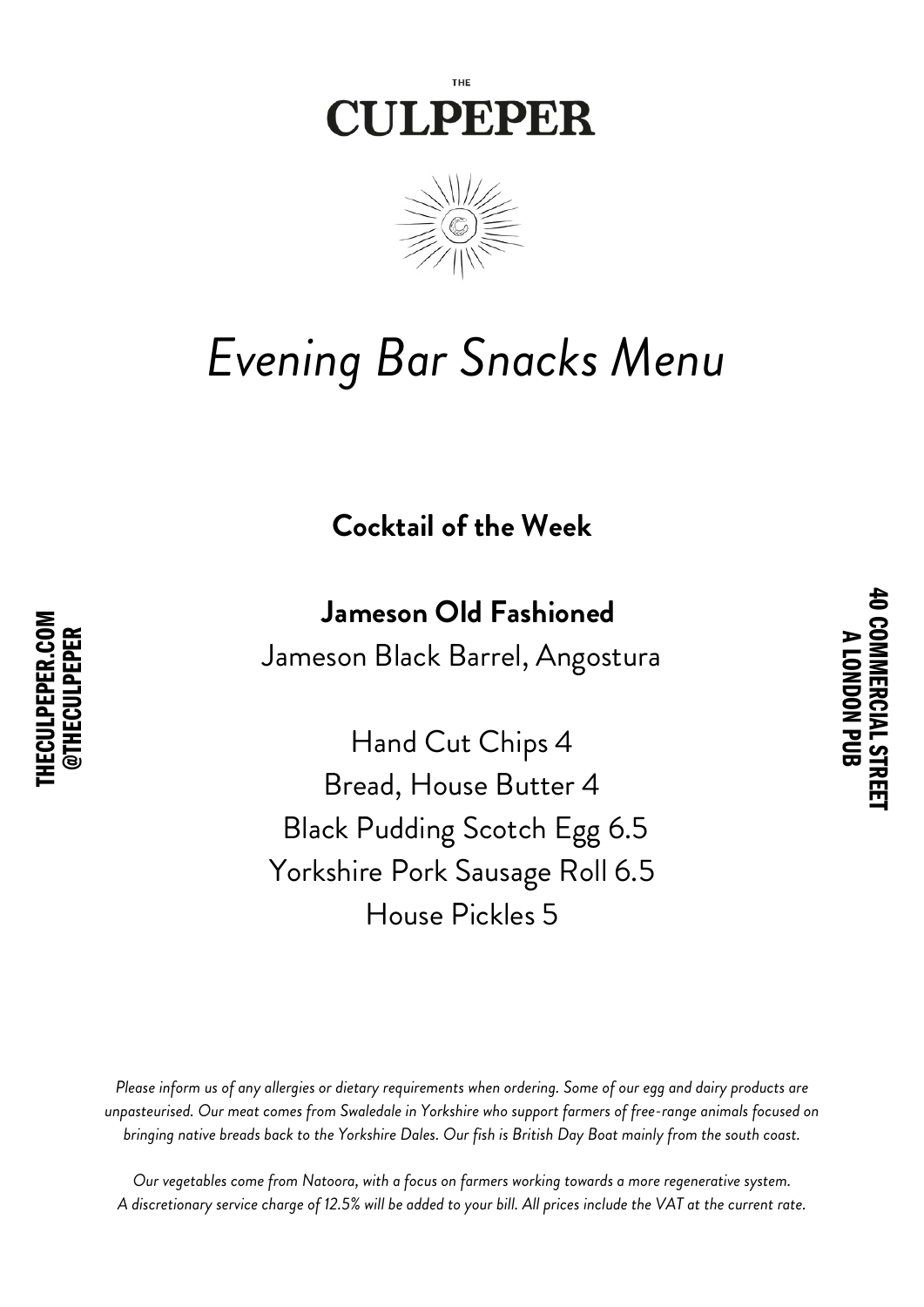

# *By the Glass*

| <b>SPARKLING</b>                                                                 | 125ml    |
|----------------------------------------------------------------------------------|----------|
| Prosecco Artigianale, Veneto - Glera                                             | 6        |
| <b>WHITE</b><br>Ciello Bianco, Sicily - Cataratto<br>Gran Cerdo, Spain - Viura   | 6<br>6.5 |
| Sauvignon Touraine, Loire - Sauvignon Blanc                                      | 7        |
| <b>ROSE</b><br>Cinsault Rose, Henry Nordoc - Cinsault                            | 6        |
| <b>RED</b>                                                                       | 6        |
| Les Galets Rouge, Rhône - Grenache, Syrah<br>Ciello Rosso, Sicily - Nero d'Avola | 6.5      |
| Vino Illusion - Rioja, Garnacha                                                  |          |

### **DRAUGHT BEER**

| <b>Purity Helles</b> | 6.2  |
|----------------------|------|
| Crate Lager          | 6.2  |
| <b>Brixton Lager</b> | 5.9  |
| Big Hug Pale Ale     | 6.10 |
| Pure Cider           | 6    |

# **NON-ALCOHOLIC**

| Guinness              | 6   |
|-----------------------|-----|
| Purity Session IPA    | 6.5 |
| Longhorn IPA          | 6.2 |
| Mad Goose Ale         | 5.4 |
| <b>Timothy Taylor</b> | 6   |
| Hiver Blonde          | 6.3 |
| Ubu                   | 5.4 |
| 3 Sods                | 5.4 |
| Anspatch Pale Ale     | 6.2 |
|                       |     |

Maisel's Wiesse **BEER** 5.5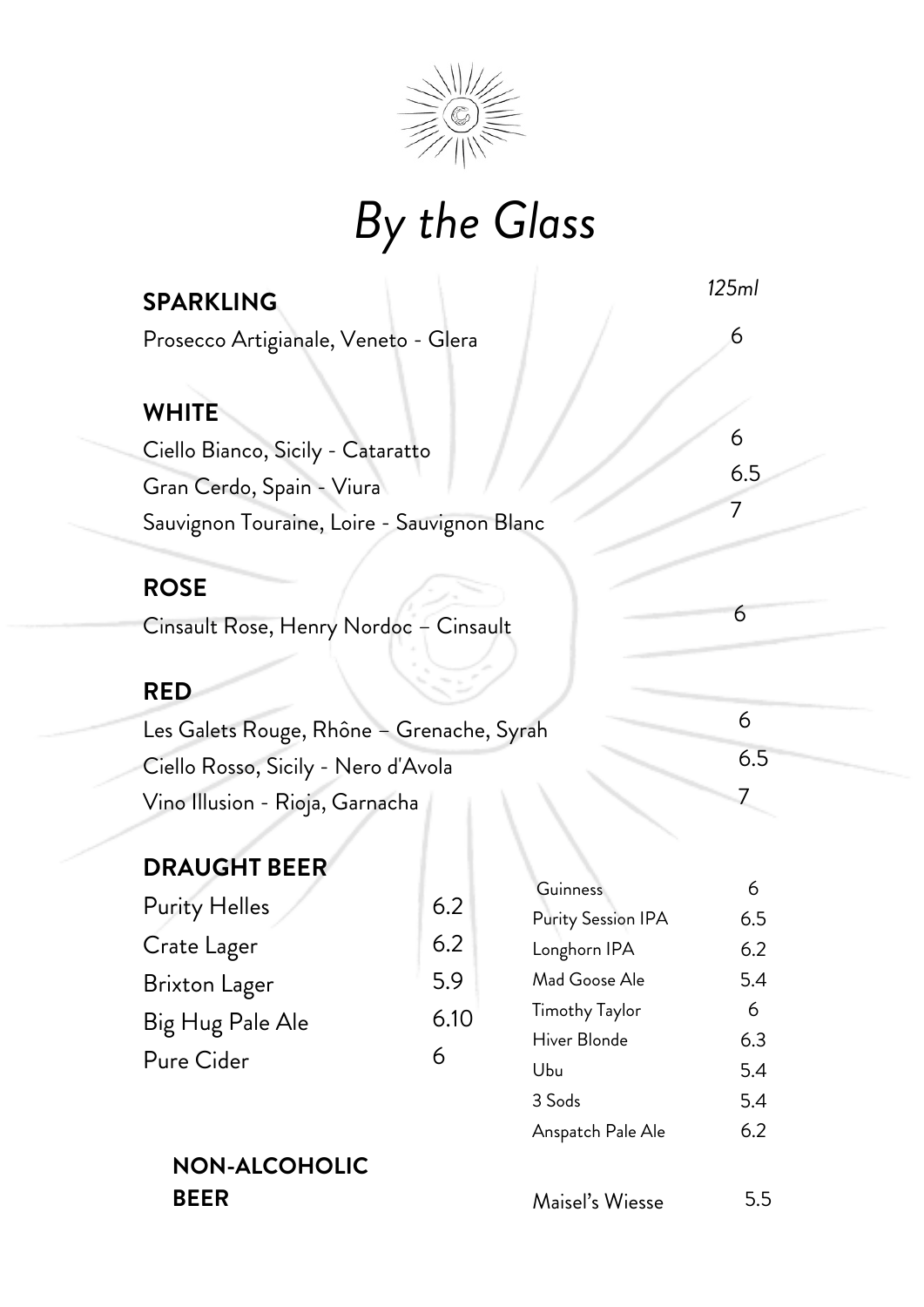

## **SKIN CONTACT WHITES**

Skin contact whites, or orange wines are white wine grapes macerated with the skins from as little as a few hours up to a year or more.

They are interesting wines with different aromas such as dried fruits, honey and nuts. Tannins and notes of acidity are also widely common. Ask your waiter/waiteress for more details on these delicious wines.

| 2020 Baglio Antico Bianco IGP, Ciello - Sicily, Italy          | <b>Bottle</b> |
|----------------------------------------------------------------|---------------|
| Catarratto                                                     | 36            |
|                                                                |               |
| 2019 Viura Macerado, Honorio Tubio - North East Spain<br>Viura | 42            |
|                                                                |               |

2019 Toscana Bianco, Antonio Camillo - Toscana, Italy *Procanico* 44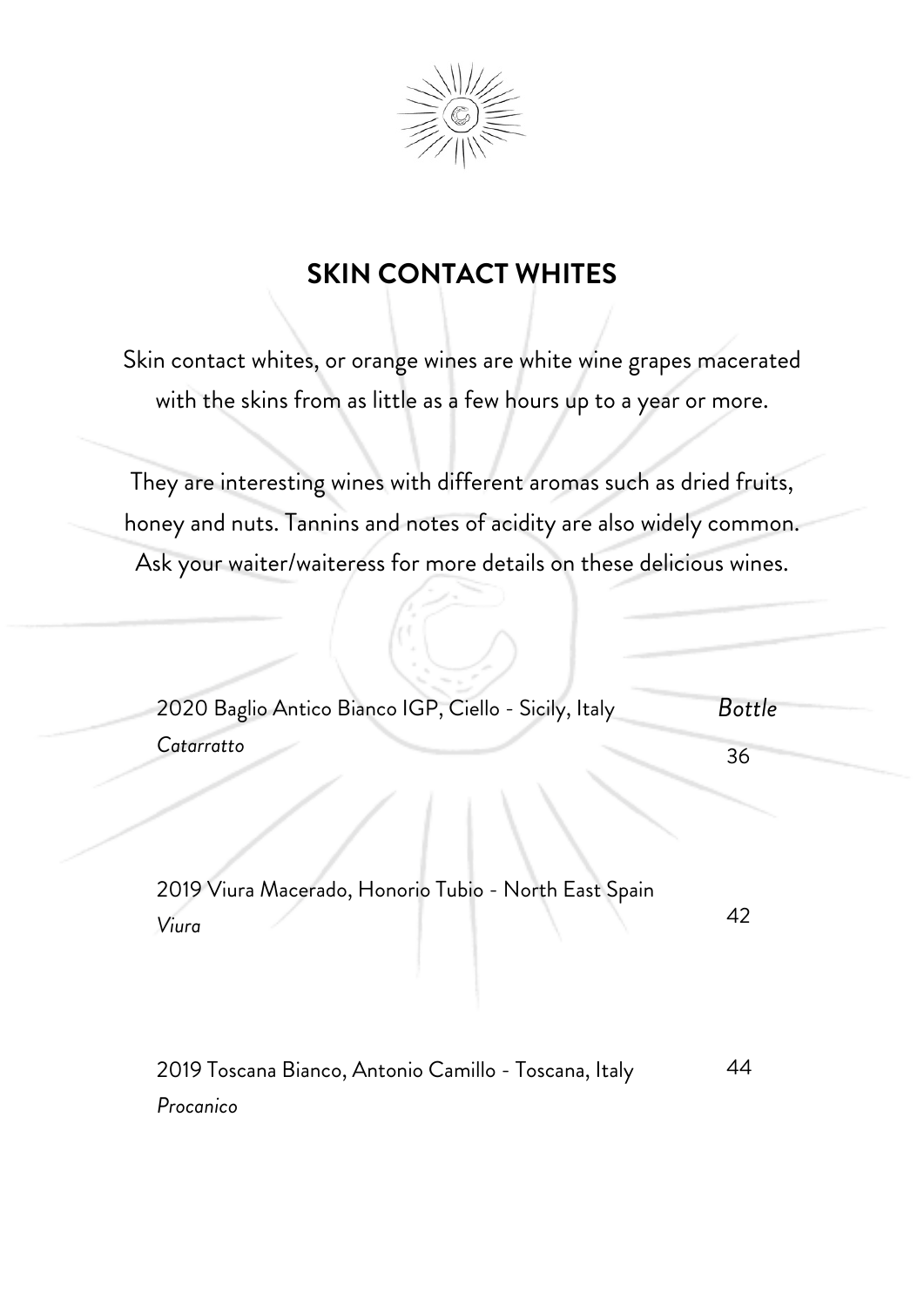

| <b>FIZZ / SPARKLING</b>                                                           | <b>Bottle</b> |
|-----------------------------------------------------------------------------------|---------------|
| 2020 Prosecco Artigianale, Treviso - Veneto                                       | 30            |
| Glera                                                                             |               |
| 2019 Vino Bianco "Arcese" Pet Nat, Vittorio Bera -                                | 42            |
| Piemonte, Italy                                                                   |               |
| Arneis, Cortese, Favorita                                                         |               |
| 2020 Solco Red, Paltrinieri Gianfranco - Bomporto, Italy<br>Lambrusco Dell'Emilia | 43            |
|                                                                                   |               |
| 2019 Malibran, Maurizio Favrel - Veneto, Italy<br>Glera, Boschera                 | 47            |
| NV Champagne 'Cuvée Reserve', Pierre Gerbais – France                             | 69            |

*Pinot Blanc, Chardonnay, Pinot Noir*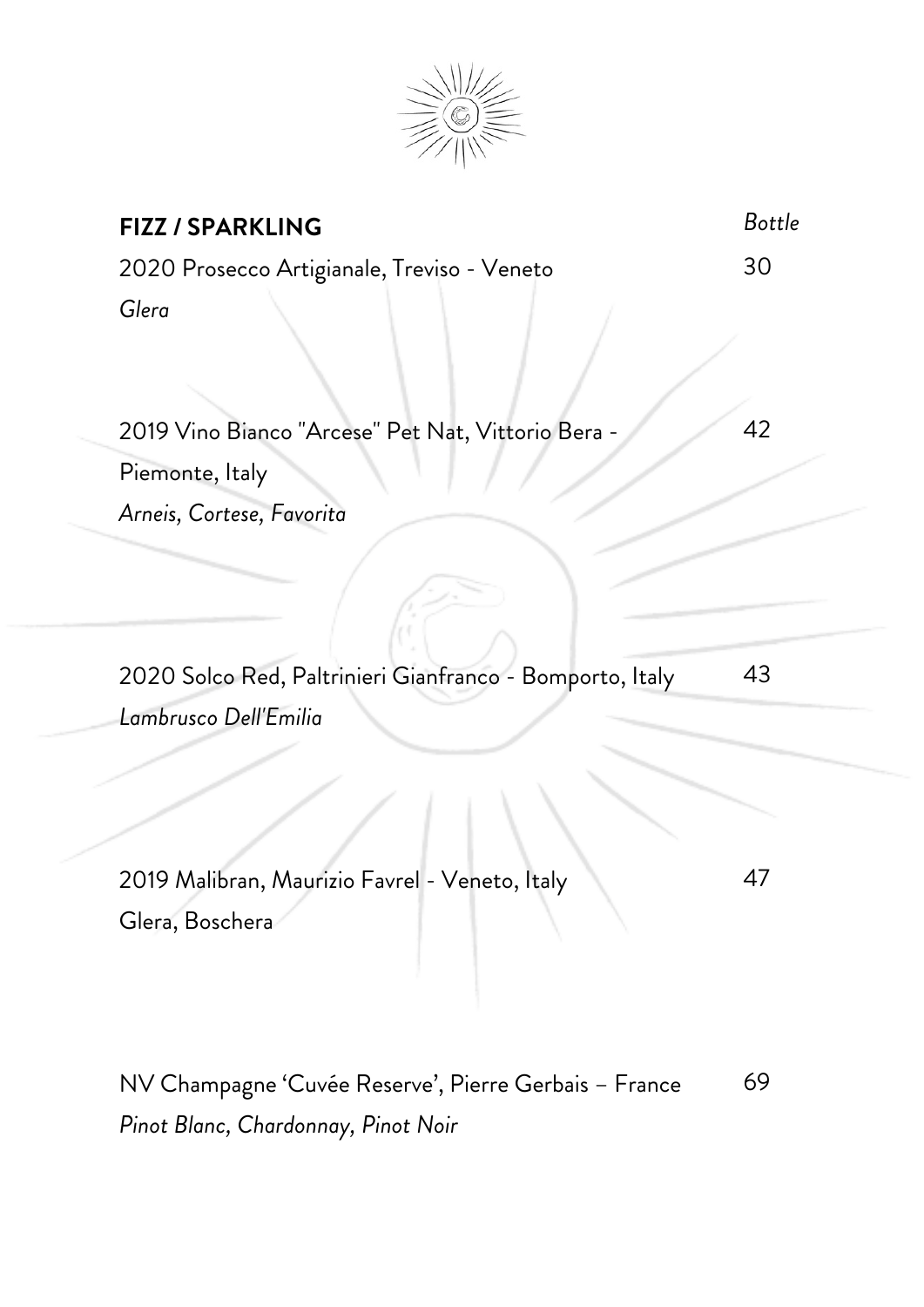

| <b>WHITE</b><br>2020 Ciello Bianco, Vesco family - Sicily<br>Catarrato                              | <b>Bottle</b><br>25 |
|-----------------------------------------------------------------------------------------------------|---------------------|
| 2020 Gran Cerdo Blanco, Gonzalo Grijalba - Northern Spain<br>Viura                                  | 28                  |
| 2020 Cora, Loxarel, Mitjans - Catalunya<br>Xarello, Muscat                                          | 40                  |
| 2019 Grüner Veltiner Handcrafted, Arndorfer - Austria<br>Grüner Veltiner                            | 35                  |
| 2019 Muscadet Sur Lie Cariziere - Loire, France<br>Muscadet                                         | 44                  |
| 2019 La Dilettante, Pierre Breton - Loire Valley<br>Chenin Blanc                                    | 46                  |
| 2018 Opok, Sepp Muster - Styria, Austria<br>Sauvignon, Chardonnay, Welschriesling, Gelb Muskateller | 50                  |
|                                                                                                     |                     |

65

2018 Isidor, Vignaiolo Fanti - Trentino, Italy

*Manzoni Bianco*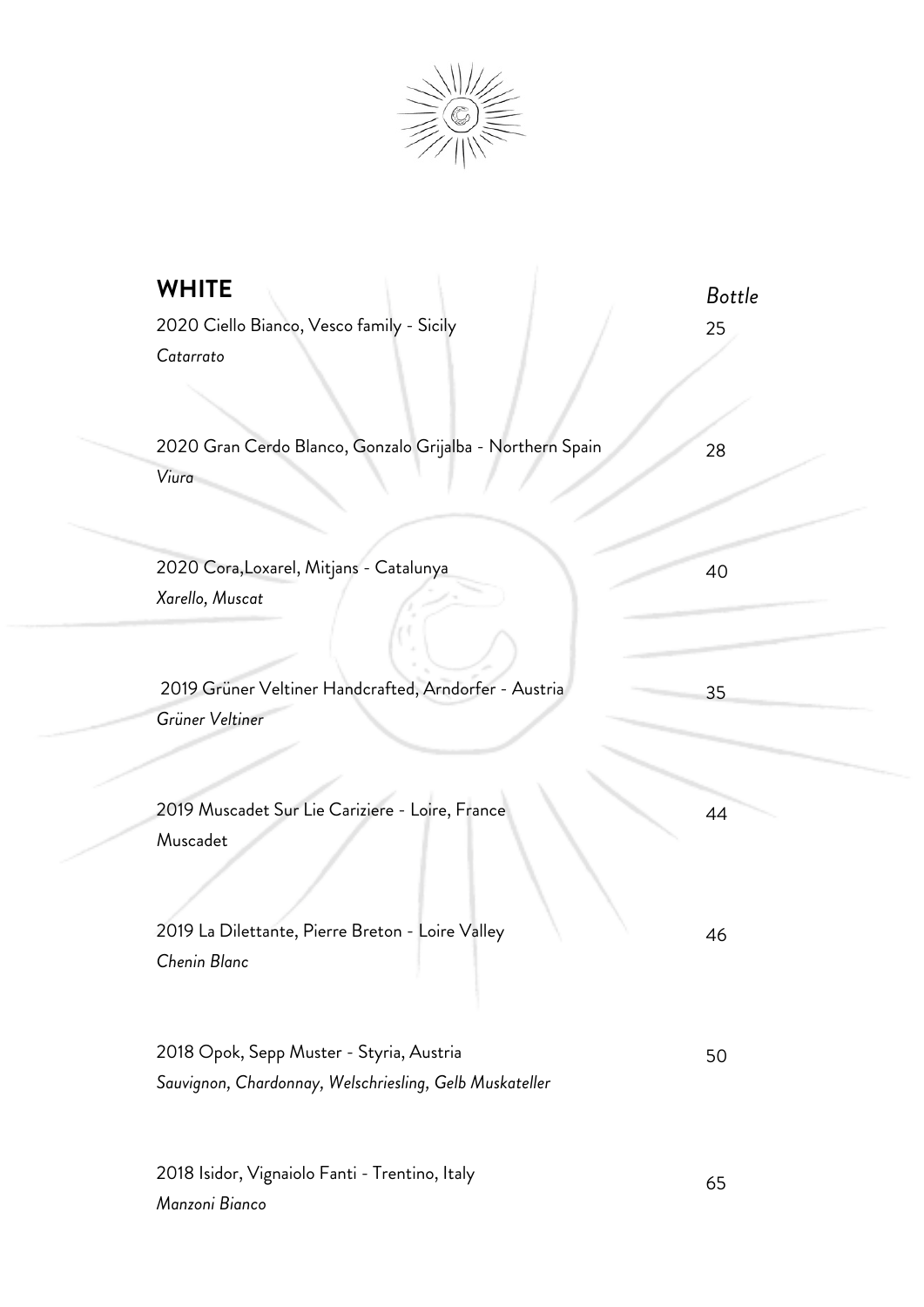

| <b>RED</b>                                                                      | <b>Bottle</b> |
|---------------------------------------------------------------------------------|---------------|
| 2020 Grand Cerdo Tinto, Gonzalo Grijalba - Northern Spain<br>Tempranillo        | 28            |
| 2020 Ciello Rosso, Vesco Family - Sicily, Italy<br>Nero D'avola                 | 29            |
| 2019 Rioja, Vina Ilusion, Alonso Etayo - Rioja<br>Tempranillo, Garnacha         | 36            |
| 2019 Beck Ink, Judith Beck - Burgenland, Austria<br>Zweigelt, St Laurent        | 37            |
| 2020 Les Amandiers Anjou, Nicolas Reau - Loire valley, France<br>Cabernet franc | 40            |
| 2019 Chateau Cambon, Marie Lapierre - Beaujolias, France<br>Gamay               | 42            |
| 2019 Masieri Rosso, Alessandro Maule - Gambellara, Italy<br>Merlot, Tocai Rosso | 44            |
| 2019 Barbera D'Asti Superiore, Asti & Monferrato - Italy<br><b>Barbera</b>      | 51            |